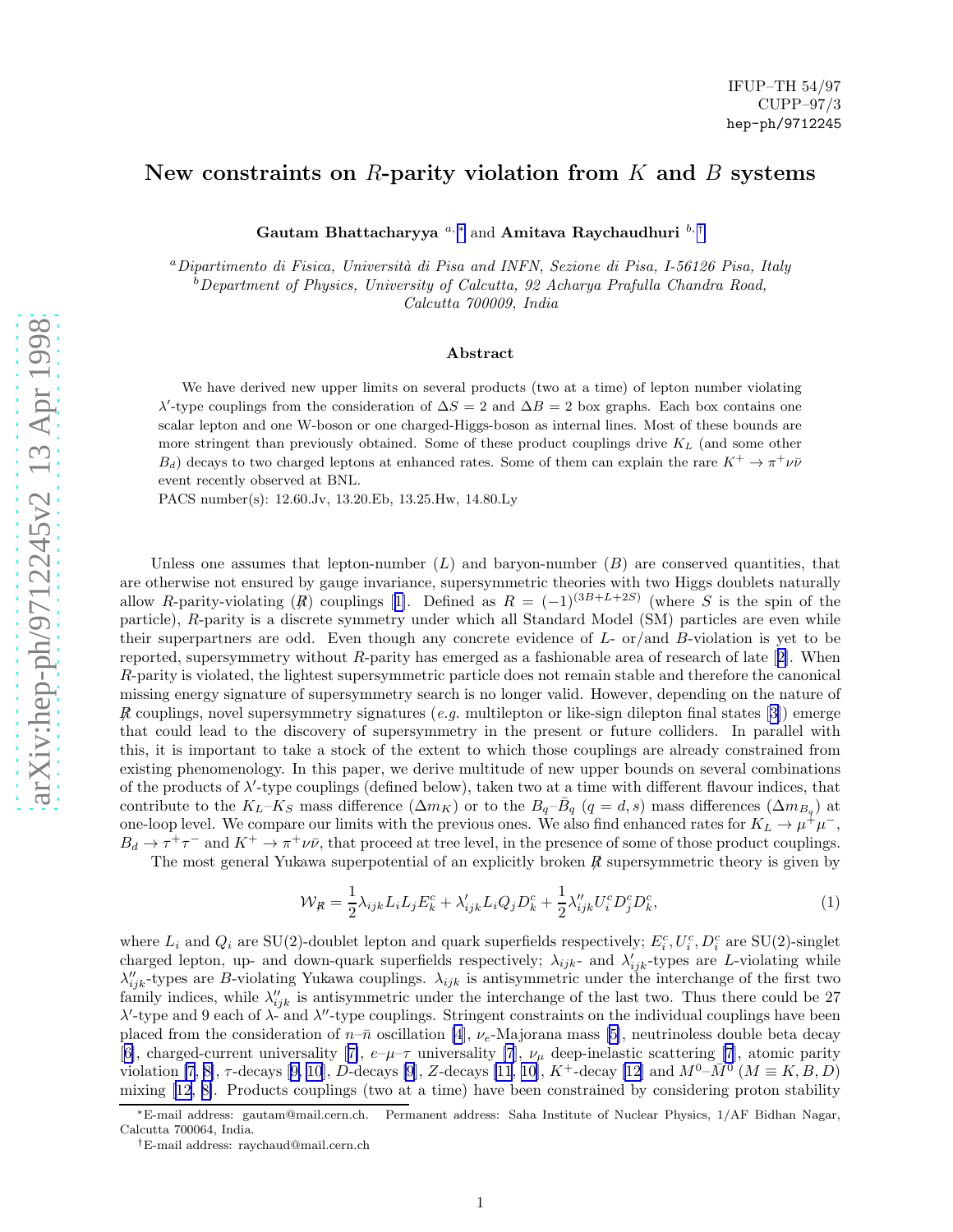<span id="page-1-0"></span>[[13\]](#page-4-0), neutrinoless double beta decay [\[14\]](#page-4-0), meson mass differences and decays [\[15](#page-4-0), [16](#page-4-0), [17\]](#page-4-0),  $\mu$ –e conversion [[15\]](#page-4-0), $\mu \rightarrow e\gamma$  [\[18\]](#page-4-0),  $b \rightarrow s\gamma$  [[17\]](#page-4-0), B decays into two charged leptons [\[19](#page-4-0), [20\]](#page-4-0) and CP-violation [[21\]](#page-4-0).

We first note that the SM contribution [\[22](#page-4-0)] to  $\Delta m_K$  is ~ 2 × 10<sup>-15</sup> GeV and, on account of the large implicit theoretical errors, it is believed to agree with the experimental value  $(\Delta m_K^{\text{exp}} \simeq 3.5 \times 10^{-15}$ GeV[[23\]](#page-4-0)) fairly well. While placing bounds on any new physics that contributes to  $\Delta m_K$ , we require that none of the new contributions individually exceeds the experimental value. With this view, we ignore the contribution coming purely from the Minimal Supersymmetric Standard Model[[24\]](#page-4-0) and restrict ourselves todiscussions of only R contributions. It has been argued in [[12\]](#page-4-0) that one non-zero R coupling in the weak basis of fermions could lead to more such non-zero couplings in their mass basis contributing to  $\Delta m_K$ . The bounds on the weak basis couplings were estimated to be order 0.1 for 100 GeV scalar exchanges. However, such bounds crucially depend on what assumption is made during the basis rotation. In the present paper, we avoid undergoing such a basis rotation and instead right-away assume two non-zero  $\vec{R}$ couplings in their mass basis (in the same notation) in each case. Now we observe that the combinations  $\lambda'_{i21}$ , $\lambda'_{i12}$  and  $\lambda'_{i31}$ ,  $\lambda'_{i13}$  contribute to  $\Delta m_K$  and  $\Delta m_{B_d}$  ( $\Delta m_{B_d}^{exp} \simeq 3.3 \times 10^{-13}$  GeV [[23\]](#page-4-0)), respectively, at tree level. These yield  $\lambda'_{i21} \lambda'_{i12} \leq 1 \times 10^{-9}$  and  $\lambda'_{i31} \lambda'_{i13} \leq 8 \times 10^{-8}$ , when the exchanged scalar has a mass of 100 GeV. However, there are many other such product couplings that contribute to the  $\Delta S = 2$  or  $\Delta B = 2$ process via one-loop box graphs. In such cases, all four vertices of a given box diagram (corresponding to either  $\Delta S = 2$  or  $\Delta B = 2$ ) could be of the  $\lambda'$ -type [\[17](#page-4-0)]. As an illustration, if we take two  $\lambda'_{i31}$ - and two  $\lambda'_{i32}$ -vertices in a  $\Delta S = 2$  box graph, the effective Hamiltonian could be expressed as

$$
\mathcal{H}^{\Delta S=2}_{4\lambda'} = \frac{(\lambda'_{i31}\lambda'_{i32})^2}{128\pi^2\tilde{m}^2}\mathcal{J}(\frac{m_t^2}{\tilde{m}^2})[\bar{d}\gamma_\mu(1+\gamma_5)s]^2,
$$
\n(2)

where  $\mathcal{J}(x) = (1+x)/(1-x)^2 + 2x\ln(x)/(1-x)^3$ . In the vacuum saturation approximation, using  $\langle K_0 | [\bar{d}\gamma_\mu (1+\gamma_5)s]^2 | \bar{K}_0 \rangle \simeq 4f_K^2 m_K/3$  and  $\Delta m_K = 2$  Re  $(\langle K_0 | \mathcal{H} | \bar{K}_0 \rangle)$ , we obtain  $\lambda'_{i31} \lambda'_{i32} \leq 2.8 \times 10^{-3}$ for  $\tilde{m} \equiv m_{\tilde{L}_i} = 100$  GeV (also in all our subsequent calculations, we take the mass of the exchanged scalar as 100 GeV). Throughout we use  $m_t = 175$  GeV and  $f_K = 150$  MeV. The corresponding bounds when the internal fermions are instead the c-quarks (or u-quarks) are  $\lambda'_{i21}$ ,  $\lambda'_{i22}$  (or  $\lambda'_{i11}$ ,  $\lambda'_{i12}$ )  $\leq 1.2 \times 10^{-3}$ . On the other hand, a similar computation of the  $B_d-\bar{B}_d$  mixing yields (with  $f_{B_d} = 200 \text{ MeV}$ )  $\lambda'_{i31} \lambda'_{i33} \leq 6.4 \times 10^{-3}$ and  $\lambda'_{i21} \cdot \lambda'_{i23}$  (or  $\lambda'_{i11} \cdot \lambda'_{i13}$ )  $\leq 2.7 \times 10^{-3}$ .

However, the main thrust of our analysis lies in computing another set of  $\Delta S = 2$  and  $\Delta B = 2$ box graphs, hitherto overlooked, in each of which there is one  $\tilde{L}_i$  propagator between two  $\lambda'$ -type vertices and one of  $W^{\pm}$  (transverse W-boson),  $G^{\pm}$  (longitudinal W-boson in the 't Hooft - Feynman gauge) and  $H^{\pm}$  (charged Higgs) as the other non-fermionic propagator<sup>1</sup>. The nature of the internal fermion lines are decided by the flavour indices associated with the two  $\lambda'$ -vertices. These diagrams are present in any  $\beta$ supersymmetric theory, and as we will see, they serve to constrain other flavour combinations of product couplings in addition to those considered above. With  $H^{\pm}$  (or  $G^{\pm}$ ) as one scalar propagator and, as always,  $\tilde{L}_i$  as another between the  $\lambda'$ -vertices, box graphs with t-quarks in internal lines contribute more than those with c- or u-quarks, despite the relatively larger Cabibbo-Kobayashi-Maskawa (CKM) suppressions associated with the former. For light quarks (c or u) as internal fermions, box graphs with internal  $W^{\pm}$ dominate over those with internal  $H^{\pm}$  or  $G^{\pm}$ , for the same choice of  $\lambda'$ -couplings. Below we consider these possibilities case by case:

(i) Bounds from  $\Delta m_K$ : First we choose the same two  $\lambda'$  as displayed in eq. (2), namely,  $\lambda'_{i31}$  and  $\lambda'_{i32}$ , as the two R vertices of a  $\Delta S = 2$  box. Between the other two vertices in the box could flow either of  $W^{\pm}$ ,  $G^{\pm}$  and  $H^{\pm}$ . Evidently t-quark propagates in internal fermion lines. Assuming  $m_{H^{\pm}} = \tilde{m}$  (which is a reasonable assumption for an order of magnitude estimate of the upper bounds of the  $\mathbb{R}$  couplings), the dominant part of the effective Hamiltonian for this process could be written as

$$
\mathcal{H}_{2\lambda';t-t}^{\Delta S=2} \simeq \frac{G_F \lambda'_{i31} \lambda'_{i32}}{16\pi^2 \sqrt{2}} V_{ts} V_{td}^* \left[ (\cot^2 \beta + 1) \frac{m_t^4}{\tilde{m}^4} \mathcal{I}(\frac{m_t^2}{\tilde{m}^2}) + \mathcal{J}(\frac{m_t^2}{\tilde{m}^2}) \right] [\bar{d}(1-\gamma_5)s][\bar{d}(1+\gamma_5)s],\tag{3}
$$

where  $\mathcal{I}(x) = -2/(1-x)^2 + (x+1)\ln x/(x-1)^3$  and  $\cot \beta = v_d/v_u$ , the ratio of the vacuum expectation values of the two Higgs bosons that are responsible for the generation of down- and up-quark masses respectively.

 $1\lambda''$ -vertices with an internal W-boson have been considered in [\[17\]](#page-4-0).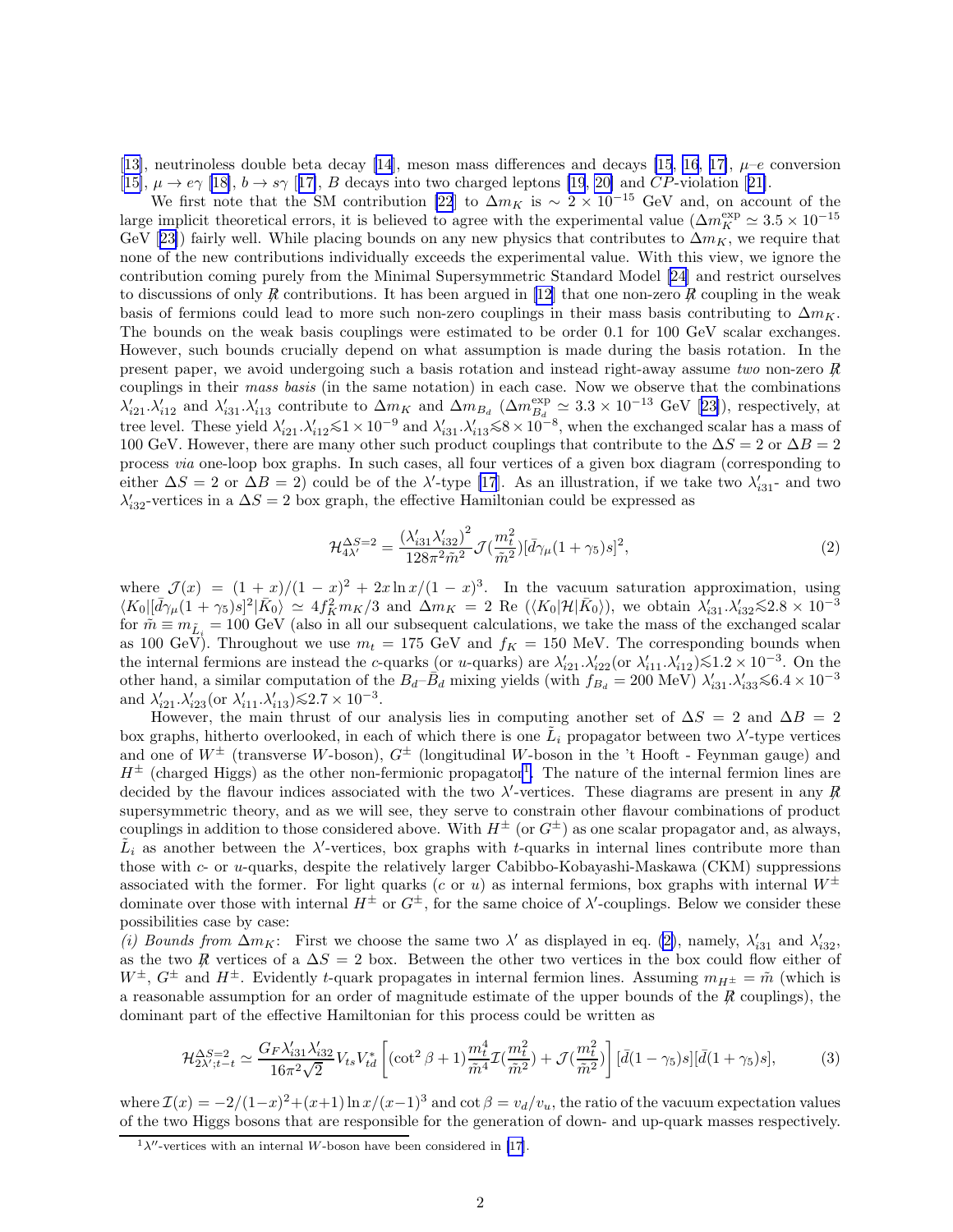In eq.([3\)](#page-1-0),  $H^{\pm}$ - and  $G^{\pm}$ -induced contributions carry an enhancement factor  $(m_t^4/\tilde{m}^4)$ , the former involving  $\cot^2 \beta$ ; the last term arises from  $W^{\pm}$  propagation. Within the vacuum saturation approximation, employing  $\langle K_0 | [\bar{d}(1+\gamma_5)s][\bar{d}(1-\gamma_5)s] | \bar{K}_0 \rangle \simeq 10 f_K^2 m_K$ , we obtain, for  $\cot \beta = 1$ ,  $\lambda'_{i31} \lambda'_{i32} \leq 7.7 \times 10^{-4}$ . Noteworthy is the point that even when  $\cot \beta \ll 1$ , the Goldstone contribution holds the bounds at the same order of  $magnitude<sup>2</sup>$ .

An analogous process induced by  $\lambda'_{i31}$  and  $\lambda'_{i22}$  (and hence with t- and c-quarks as the two internal fermions) leads to the effective Hamiltonian

$$
\mathcal{H}_{2\lambda';t-c}^{\Delta S=2} \simeq \frac{G_F \lambda'_{i31} \lambda'_{i22}}{16\pi^2 \sqrt{2}} V_{ts} V_{cd}^* \left[ (\cot^2 \beta + 1) \frac{m_t^2 m_c^2}{\tilde{m}^2} \mathcal{K}(\frac{m_t^2}{\tilde{m}^2}) + \mathcal{L}(\frac{m_t^2}{\tilde{m}^2}) \right] [\bar{d}(1-\gamma_5)s][\bar{d}(1+\gamma_5)s],\tag{4}
$$

where  $\mathcal{K}(x) = 1/(x-1) - \ln(x/(x-1))^2$  and  $\mathcal{L}(x) = 1-x\mathcal{K}(x)$ . The following bounds are  $\lambda'_{311}$ ,  $\lambda'_{322} \le 1.0 \times 10^{-4}$ . Similarly, with c-quarks (or u-quarks) as internal fermions, we obtain the bounds  $\lambda'_{i21} \cdot \lambda'_{i22} \leq 1.4 \times 10^{-6}$  and  $\lambda'_{i21} \cdot \lambda'_{i22} \leq 1.4 \times 10^{-6}$  $\lambda'_{i11} \lambda'_{i12} \leq 1.4 \times 10^{-6}$ . In the last two cases, there are almost no CKM-suppressions and hence such tight constraints. Bounds on other combinations are also obtained.

(ii) Bounds from  $\Delta m_B$ : The  $\Delta B = 2$  processes are very similar to the  $\Delta S = 2$  ones considered above. Let us first consider  $B_d-\bar{B}_d$  mixing with  $\lambda'_{i31}$  and  $\lambda'_{i33}$  at the two R vertices (*i.e.* with t-quark in both internal fermion lines), and  $W^{\pm}$  or  $G^{\pm}$  or  $H^{\pm}$  propagating between the other two, as before, in a given box graph. The effective Hamiltonian is exactly analogous to the one in eq. ([3\)](#page-1-0), and we do not display it here. However, in the present case, the CKM entries are  $V_{tb}$  and  $V_{td}^*$  and the hadronic matrix element turns out to be  $\langle B_d | [\bar{d}(1 + \gamma_5) b] [\bar{d}(1 - \gamma_5) b] | \bar{B}_d \rangle \simeq 7 f_{B_d}^2 m_{B_d} / 6$ . Again for  $\cot \beta = 1$ , we obtain  $\lambda'_{i31} \lambda'_{i33} \leq 1.3 \times 10^{-3}$ . We have also derived upper bounds on other product couplings, corresponding to heavy-light  $(t - c, t - u)$ or light-light  $(c - c, c - u, u - u)$  combinations in the two internal fermion lines, that contribute to  $B_d-\overline{B}_d$ mixing<sup>3</sup>. Analogous bounds from  $B_s - \bar{B}_s$  mixing have also been derived<sup>4</sup>.

We have listed all of our bounds in Table 1. While comparing our bounds with the previous ones (the latter obtained by multiplying the bounds on the individual couplings), it has to be borne in mind that, keeping  $\tilde{m}$  fixed, pushing  $m_{H<sup>\pm</sup>}$  to higher values indeed weaken our limits but not the previous ones. However, the fact remains that all existing bounds, that we compare with, have been derived assuming a mass of 100 GeV for whichever scalar is exchanged, and that way our assumption, that one more scalar (the charged Higgs boson) has the same mass, is not unreasonable. It should be noted that we have not indulged ourselves into computing the effects of QCD corrections for our order of magnitude estimates.

Next we proceed to study the decays of neutral K- and B-mesons (in particular, those of  $K_L$  and  $B_d$ ) into two charged leptons. In R<sub>6</sub> scenario, and particularly for some choices of product couplings considered above, these decays can take place at tree level and hence their branching ratios could be substantially amplified over their loop-driven SM predictions. As has been clarified in [\[19](#page-4-0)], the most general operators that contribute to the decay of a neutral meson  $M(=p\bar{q})$  into two charged leptons  $l\bar{l}$ , could only be of the forms  $c_P(\bar{q}\gamma_5p)(\bar{l}\gamma_5l)$ ,  $c'_P(\bar{q}\gamma_5p)(\bar{l}l)$  and  $c_A(\bar{q}\gamma_\mu\gamma_5p)(\bar{l}\gamma_\mu\gamma_5l)$ . In our case, the branching ratio of  $K_L$  decaying to  $\mu^+\mu^-$  (tree level  $\tilde{u}_{Lj}$ -exchanged decay) is given by

$$
B(K_L \to \mu^+ \mu^-) = \frac{(\lambda'_{2j1} \lambda'_{2j2})^2}{128\pi} \left(\frac{f_K m_\mu}{m_{\tilde{u}_{Lj}}^2}\right)^2 \sqrt{1 - 4\frac{m_\mu^2}{m_K^2}} (m_K \tau_{K_L}), \tag{5}
$$

where  $\tau_{K_L} (\simeq 5.17 \times 10^{-8} s)$  is the K<sub>L</sub>-lifetime. When the R couplings are switched on, the above branching ratio could be ~  $217(\lambda'_{2j2}.\lambda'_{2j1})^2$  for  $m_{\tilde{u}_{Lj}} = 100 \text{ GeV}$ . Inserting the bound  $\lambda'_{231}.\lambda'_{232} \le 7.7 \times 10^{-4}$ , obtained for  $m_{\tilde{L}_{\tilde{E}}} = 100 \text{ GeV}, B(K_L \to \mu^+ \mu^-)$  could touch  $1.3 \times 10^{-4}$  overshooting the measured value  $((7.2 \pm 0.5) \times 10^{-9}$ [[23\]](#page-4-0)) by four or five orders of magnitude. So either we have to take  $m_{\tilde{t}_L} = 1.2$  TeV to compute the above branching ratio, or, for  $m_{\tilde{t}_L} = 100 \text{ GeV}$ , we obtain a more stringent constraint  $\lambda'_{231} \lambda'_{232} \le 5.8 \times 10^{-6}$ . The process  $B(K_L \to e^+e^-)$  is helicity suppressed and from the experimental bound ( $\leq 4.1 \times 10^{-11}$  at 90% CL

<sup>&</sup>lt;sup>2</sup>In the effective Hamiltonian, we have neglected a term proportional to  $\tan^2 \beta$ , arising from the charged Higgs coupling, that multiplies light quark masses on external legs. Even for very large tan  $\beta \sim 40$ , the numerical contribution of such a term is insignificant compared to the Goldstone contribution. This is true even in the case of  $B_s-B_s$  mixing that we will discuss subsequently.

 $3$ For our order of magnitude estimate, we have neglected the imaginary parts that could arise when both internal fermions are sufficiently light. Also all  $\lambda'$ -couplings have been assumed to be real in the present analysis.

<sup>&</sup>lt;sup>4</sup>Wehave used  $f_{B_s} = 230$  $f_{B_s} = 230$  $f_{B_s} = 230$  MeV and  $\Delta m_{B_s}^{\text{exp}} \simeq 3.9 \times 10^{-12}$  GeV (which is actually a lower limit) [23].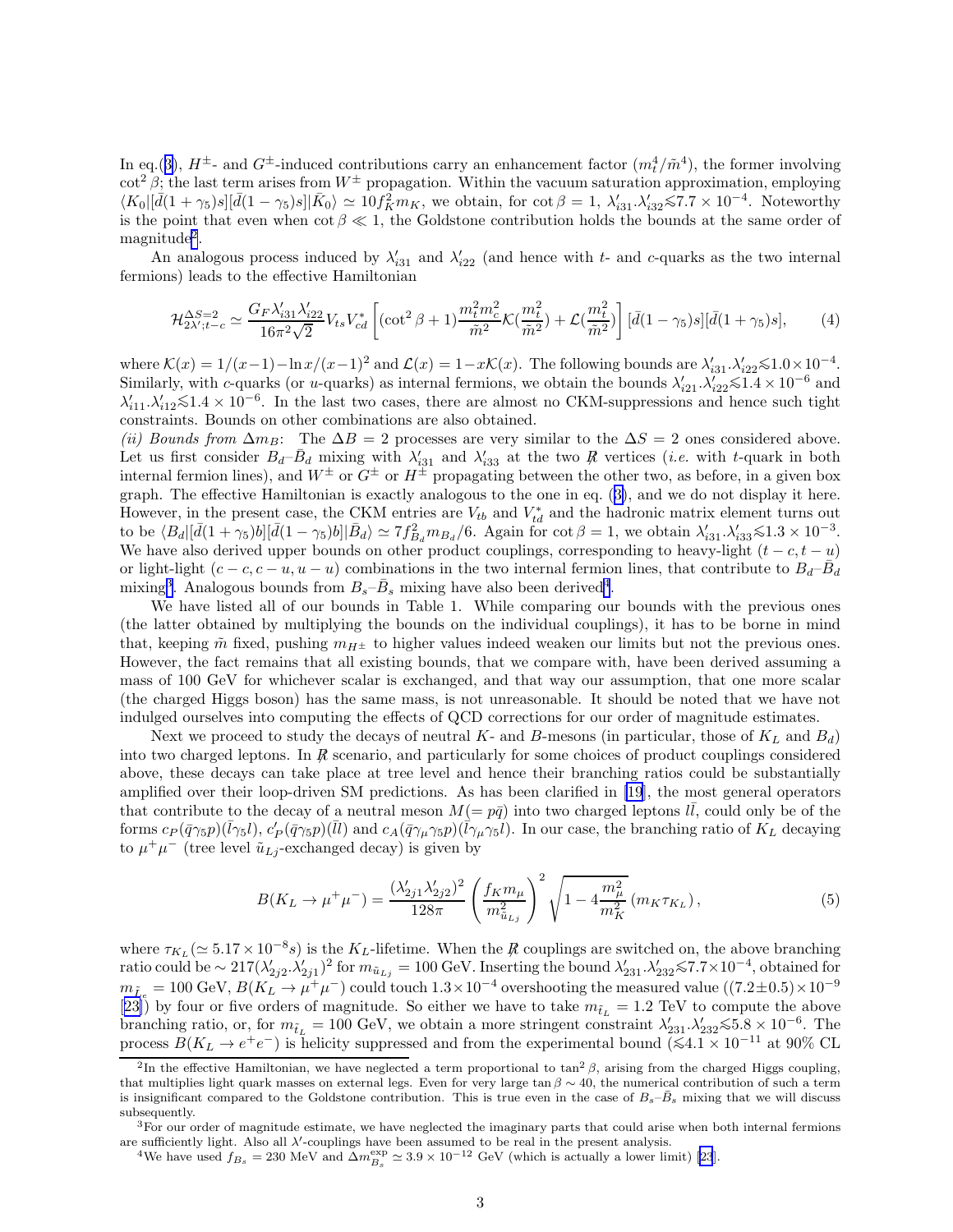<span id="page-3-0"></span>[[23\]](#page-4-0)) one obtains  $\lambda'_{1j1} \cdot \lambda'_{1j2} \le 8.6 \times 10^{-5}$  for  $m_{\tilde{u}_{Lj}} = 100$  GeV. From a similar consideration,  $B(B_d \to \tau^+\tau^-)$ could be estimated as  $\sim 30(\lambda'_{3j1} \lambda'_{3j3})^2$ . With  $\lambda'_{311} \lambda'_{313} \leq 3.6 \times 10^{-3}$  (from  $\Delta m_{B_d}$ ), we infer that  $B(B_d \rightarrow$  $\tau^+\tau^-$ ) could be as high as  $3.9 \times 10^{-4}$  for a 100 GeV  $\tilde{u}_L$ . This can be tested in future B-factories (the presentexperimental limit on this branching ratio has been estimated [[19\]](#page-4-0) to be  $1.5 \times 10^{-2}$  from LEP data analysis).

Finally we turn our attention to the rare decay  $K^+ \to \pi^+ \nu \bar{\nu}$ , an evidence (only one event though) of which, citing a branching ratio  $B(K^+ \to \pi^+ \nu \bar{\nu}) = 4.2^{+9.7}_{-3.5} \times 10^{-10}$ , has recently been reported by the E787 Collaboration at BNL [\[25\]](#page-4-0). The product couplings  $\lambda'_{ij1} \cdot \lambda'_{ij2}$ , constrained above by  $K_L - K_S$  mixing and  $K_L \to \mu^+\mu^-$  (or  $e^+e^-$ ), drive this interaction at tree level. The SM contribution [\[26](#page-4-0)] is at least one order of magnitude smaller than the experimental  $1\sigma$  upper limit  $(1.4 \times 10^{-9})$ . Assuming the dominance of tree level R contribution, we obtain  $B(K^+ \to \pi^+ \nu \bar{\nu}) = \left[ \lambda'_{ij1} \lambda'_{ij2} / (4G_F m_{\tilde{d}_{Lj}}^2 V_{us}^*) \right]^2 B(K^+ \to \pi^0 \nu \bar{e}).$  Requiring then that it saturates the 1 $\sigma$  upper limit yields  $\lambda'_{ij1} \cdot \lambda'_{ij2} \leq 1.6 \times 10^{-5}$  for  $m_{\tilde{d}_{Lj}} = 100$  GeV, where we have used  $B(K^+ \to \pi^0 \nu\bar{e}) = 0.0482$  [\[23](#page-4-0)]. A look at Table 1 reveals that for three combinations, corresponding to  $i = 1, 2$ , or 3 and  $j = 3$ , the bounds are improved (indeed for a mass of 100 GeV of a different scalar). Turning the argument around, those three product couplings individually are capable of reproducing the rare event seen at BNL.

To conclude, we have derived new upper limits on several combinations of  $\lambda'$ -couplings, product of two at a time, by considering one-loop box graphs (with one  $\tilde{L}_i$  and one  $W^{\pm}/G^{\pm}/H^{\pm}$  as internal lines) contributing to  $\Delta m_K$  or  $\Delta m_B$ . Most of our bounds are significantly tighter than the previous ones. Meson decays to two charged leptons (in particular,  $K_L \to \mu^+\mu^-$  and  $B_d \to \tau^+\tau^-$ ) are enhanced in the presence of some of those product couplings. Some could explain the rare  $K^+ \to \pi^+ \nu \bar{\nu}$  event seen at BNL.

Both authors thank the International Centre for Theoretical Physics, Trieste, for its hospitality where the work was initiated. AR has been supported in part by the Council of Scientific and Industrial Research and the Department of Science and Technology, India.

## References

- [1] G. Farrar and P. Fayet, Phys. Lett. B 76, 575 (1978); S. Weinberg, Phys. Rev. D 26, 287 (1982); N. Sakai and T. Yanagida, Nucl. Phys. B197, 533 (1982); C. Aulakh and R. Mohapatra, Phys. Lett. B 119, 136 (1982); L. Hall and M. Suzuki, Nucl. Phys. B231, 419 (1984); J. Ellis et al., Phys. Lett. B 150, 142 (1985); G. Ross and J. Valle, Phys. Lett. B 151, 375 (1985); S. Dawson, Nucl. Phys. B261, 297 (1985); R. Barbieri and A. Masiero, Nucl. Phys. B267, 679 (1986).
- [2] For recent reviews, see G. Bhattacharyya, hep-ph/9709395; H. Dreiner, hep-ph/9707435.
- [3] D.P. Roy, Phys. Lett. B 283, 270 (1992); M. Guchait and D.P. Roy, Phys. Rev. D 54, 3276 (1996).
- [4] F. Zwirner, Phys. Lett. B 132, 103 (1983); J. Goity and M. Sher, Phys. Lett. B 346, 69 (1995).
- [5] Hall and Suzuki in [1]; R. Godbole, P. Roy and X. Tata, Nucl. Phys. B401, 67 (1993); A. Joshipura, V. Ravindran and S. Vempati, hep-ph/9706482.
- [6] R. Mohapatra, Phys. Rev. D 34, 3457 (1986); M. Hirsch, H. Klapdor-Kleingrothaus and S. Kovalenko, Phys. Rev. Lett. 75, 17 (1995); Phys. Rev. D 53, 1329 (1996).
- [7] V. Barger, G. Giudice and T. Han, Phys. Rev. D 40, 2987 (1989).
- [8] For updated limits, see H. Dreiner in [2].
- [9] G. Bhattacharyya and D. Choudhury, Mod. Phys. Lett. A 10, 1699 (1995).
- [10] For updated limits, see G. Bhattacharyya in [2].
- [11] G. Bhattacharyya, J. Ellis and K. Sridhar, Mod. Phys. Lett. A 10, 1583 (1995); G. Bhattacharyya, D. Choudhury and K. Sridhar, Phys. Lett. B 355, 193 (1995).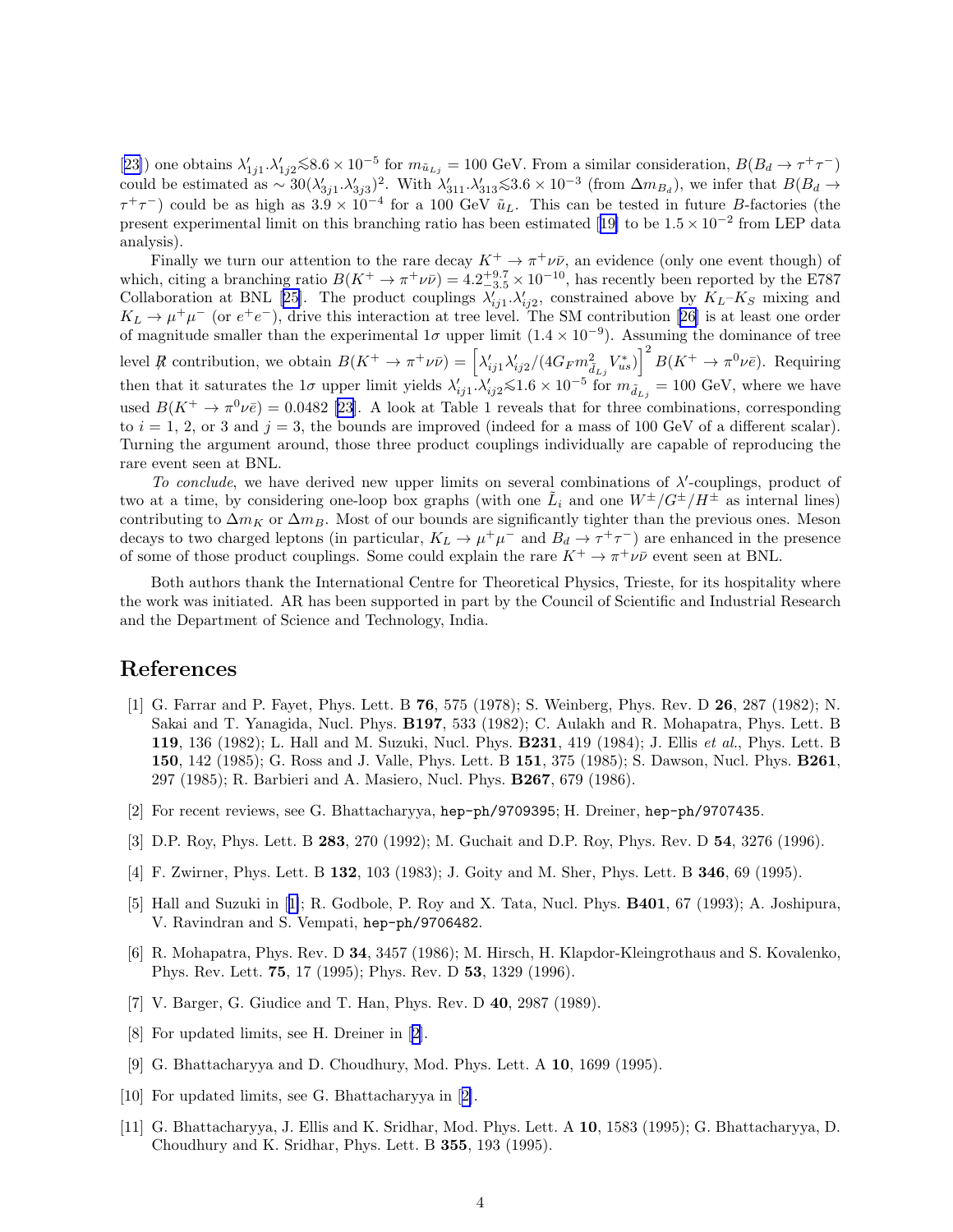- <span id="page-4-0"></span>[12] K. Agashe and M. Graesser, Phys. Rev. D **54**, 4445 (1996).
- [13] I. Hinchliffe and T. Kaeding, Phys. Rev. D 47, 279 (1993); C. Carlson, P. Roy and M. Sher, Phys. Lett. B 357, 99 (1995); A.Y. Smirnov and F. Vissani, Phys. Lett. B 380, 317 (1996).
- [14] K. Babu and R. Mohapatra, Phys. Rev. Lett. 75, 2276 (1995).
- [15] R. Barbieri, A. Strumia and Z. Berezhiani, Phys. Lett. B 407, 250 (1997).
- [16] D. Choudhury and P. Roy, Phys. Lett. B 378, 153 (1996).
- [17] B. de Carlos and P. White, Phys. Rev. D 55, 4222 (1997).
- [18] M. Chaichian and K. Huitu, Phys. Lett. B **384**, 157 (1996).
- [19] D. Guetta and E. Nardi, hep-ph/9707371; Y. Grossman, Z. Ligeti and E. Nardi, Phys. Rev. D 55, 2768 (1997).
- [20] J-H. Jang, J. Kim and J. Lee, Phys. Rev. D 55, 7296 (1997). Bounds from semileptonic B decays have been placed in J-H. Jang, Y.G. Kim and J.S. Lee, Phys. Lett. B 408, 367 (1997). Bounds from  $B \to X_s l_i^+ l_j^-$  have been placed in J-H. Jang, Y.G. Kim and J.S. Lee, hep-ph/9711504.
- [21] D.E. Kaplan, hep-ph/9703347; S.A. Abel, Phys. Lett. B 410, 173 (1997).
- [22] M.K. Gaillard and B.W. Lee, Phys. Rev. D 10, 897 (1974).
- [23] Review of Particle Physics, Phys. Rev. D 54, 1 (1996).
- [24] See, for example, J. Hagelin, S. Kelley and T. Tanaka, Nucl. Phys. B415, 293 (1994).
- [25] S. Adler *et al.*, Phys. Rev. Lett. **79**, 2204 (1997).
- [26] G. Buchalla, A. Buras and M. Lautenbacher, Rev. Mod. Phys. 68, 1125 (1996).